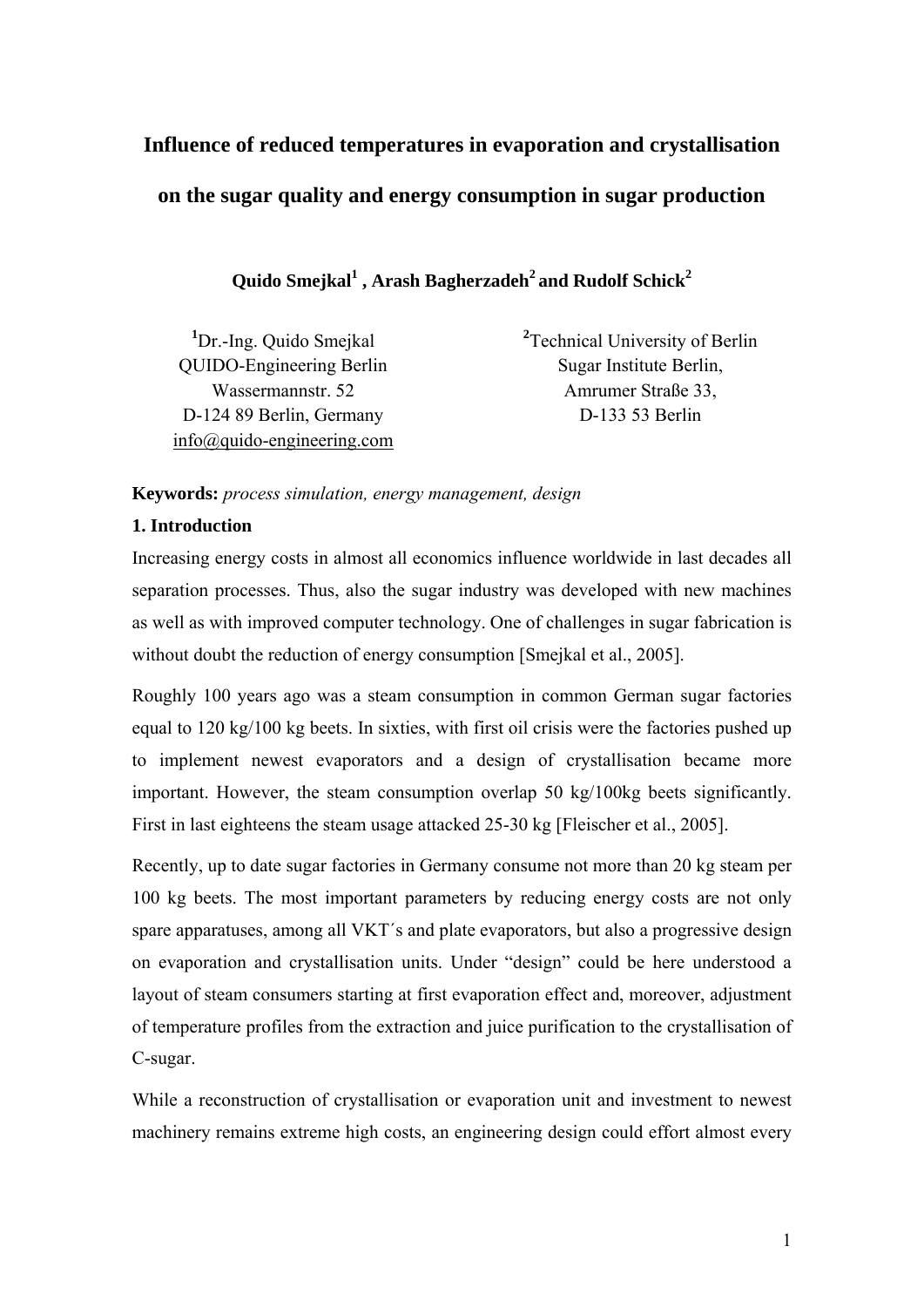sugar factory. The implementation of correct and for all of tailored balance of steam consumers leads itself mostly to surprising results.

## **2. Aim of the presentation**

The aim of this contribution is to present latest news in design of evaporation and crystallisation units. In particular, a beet sugar factory with common lime juice purification, 5-effects evaporation unit equipped with falling film evaporators and 3 stage crystallisation will be presented. Based on our know-how, the improvements on steam consumer strategy and new layout of heat exchangers will be demonstrated, leading to significant decrease of steam consumption of discussed case study. A modified sugar factory layout will be introduced, presenting the benefits of chosen process design.

#### **3. Process description of basic beet sugar factory**

For the purpose of this contribution, a common beet sugar factory (basic process variant) operating in middle Europe with beet slicing capacity of 500 t/h was assumed. The industrial process data are of course confidential and thus, an anonymous average performance of up-to-date sugar factories was chosen for particular balancing. The classical juice purification with prelimer and hot liming is performed and the evaporation occurs in 5 effects, lined in a series. A 3-product crystallisation scheme was proposed. An overview of process parameters used in a balance is given in Table I.

| Parameter                        | Basic sugar factory |
|----------------------------------|---------------------|
| Slicing capacity $(t/h)$         | 500                 |
| Draft (kg/dt Beets)              | 110,76              |
| Losses in extraction $(kg/dt B)$ | 0,26                |
| Juice purification               | classical           |
| Evaporation                      | 5-effects           |
| Evaporation apparatus            | falling film        |
| Crystallisation                  | 3-product scheme    |
| Crystallisation apparatus        | Horizontal, stirred |
| Purity of molasses $(\% )$       | 60                  |
| Sucrose content in beets $(\% )$ | 17,65               |

Table I: Process simulation assumptions – basic process variant

Classical juice purification is assumed and the process data are summarised in Table II.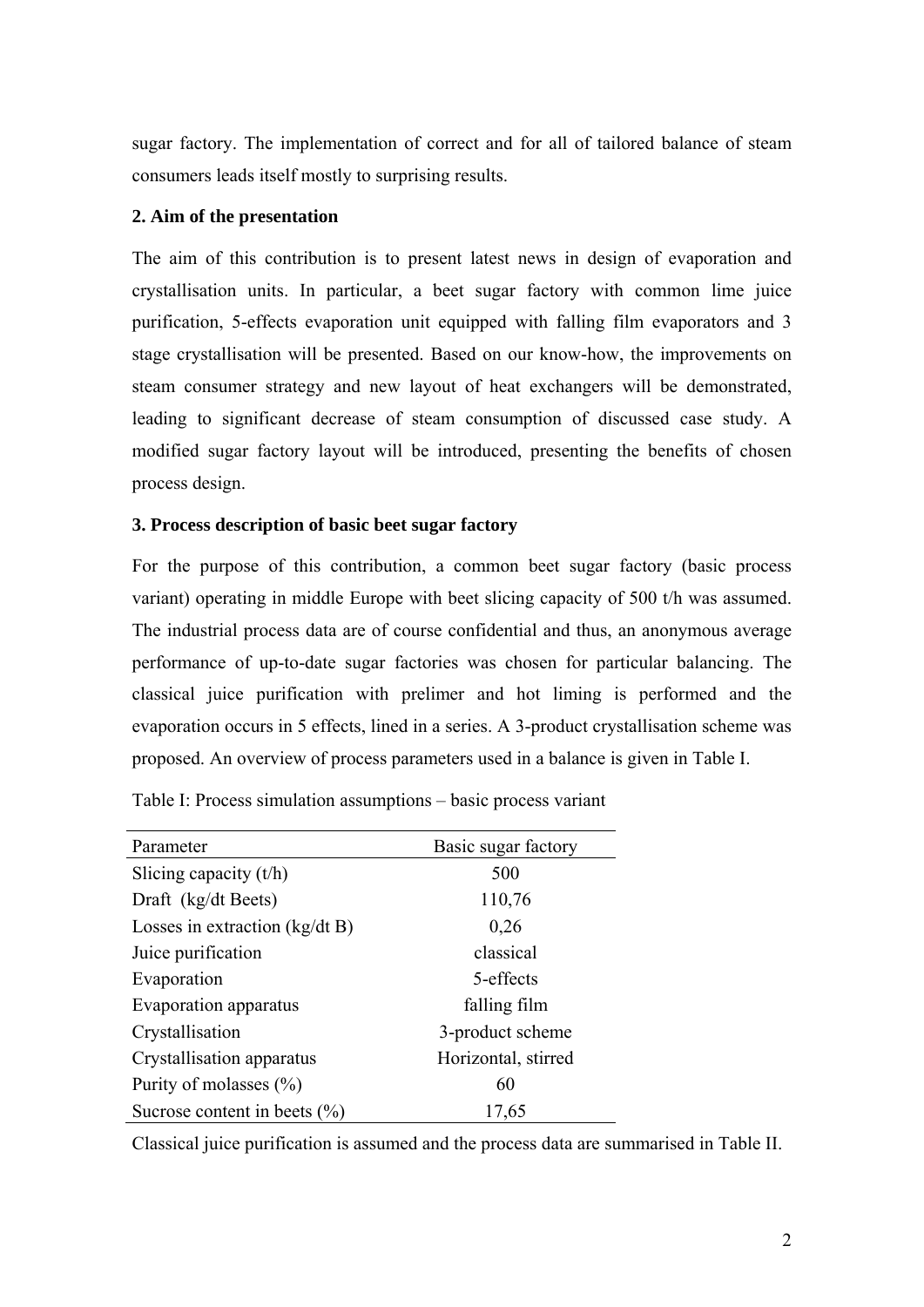| Parameter                                | Value |
|------------------------------------------|-------|
| Preliming temperature $(^{\circ}C)$      | 55    |
| Main liming $(°C)$                       | 83    |
| 1. Carbonation temperature $(^{\circ}C)$ | 83    |
| 1. Carbonation temperature $(^{\circ}C)$ | 93    |
| Thin juice dry substance $(\% )$         | 16,92 |
| Thin juice sugar content $(\%)$          | 15,77 |

Table II: Process simulation assumptions – juice purification

Detailed scheme of the process flow diagram is given in Figure 1 a, b and c.



Figure 1a: Flow diagram of juice purification in basic process variant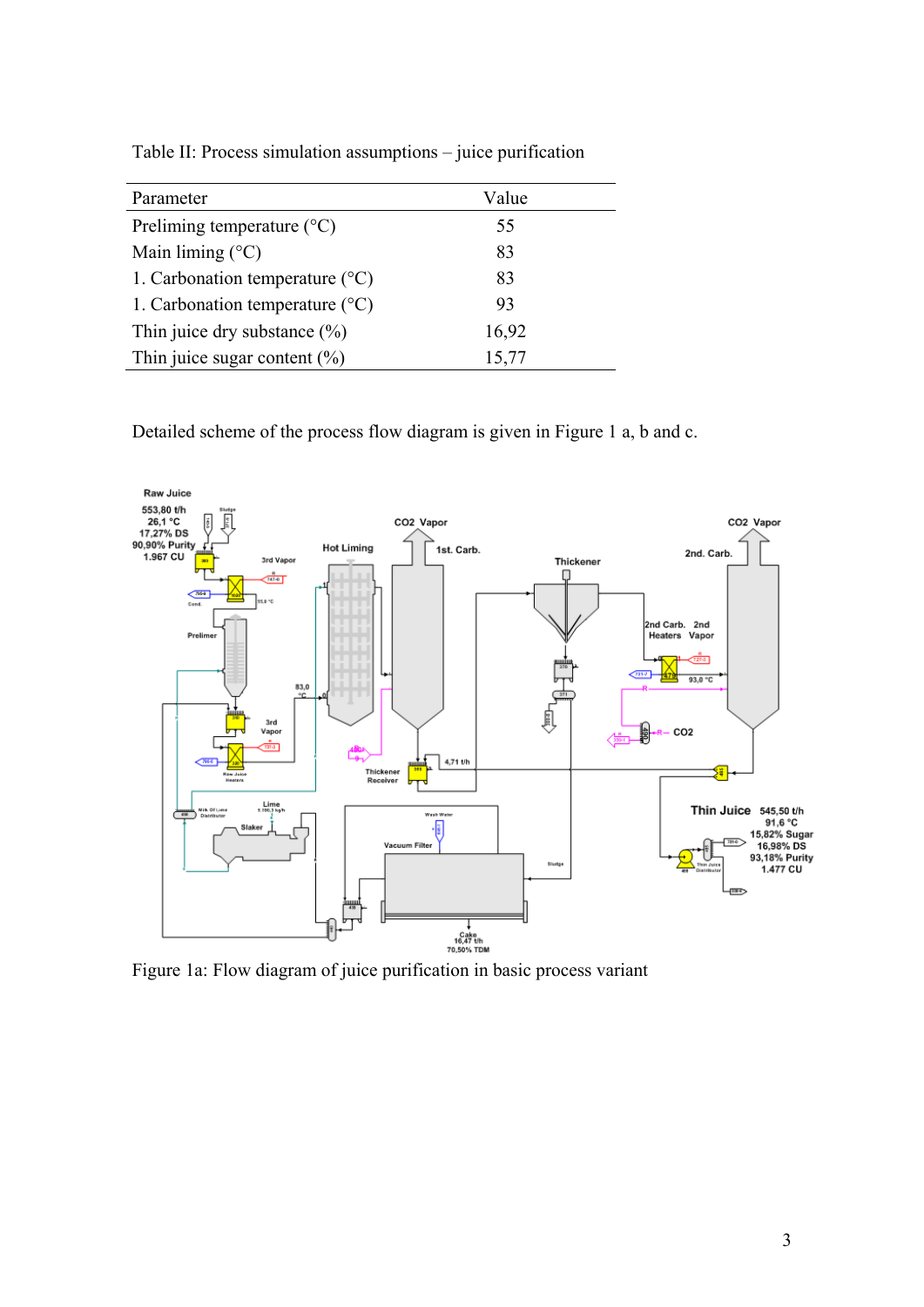

Figure 1b: Flow diagram of evaporation unit in basic process variant



Figure 1c: Flow diagram of crystallisation in basic process variant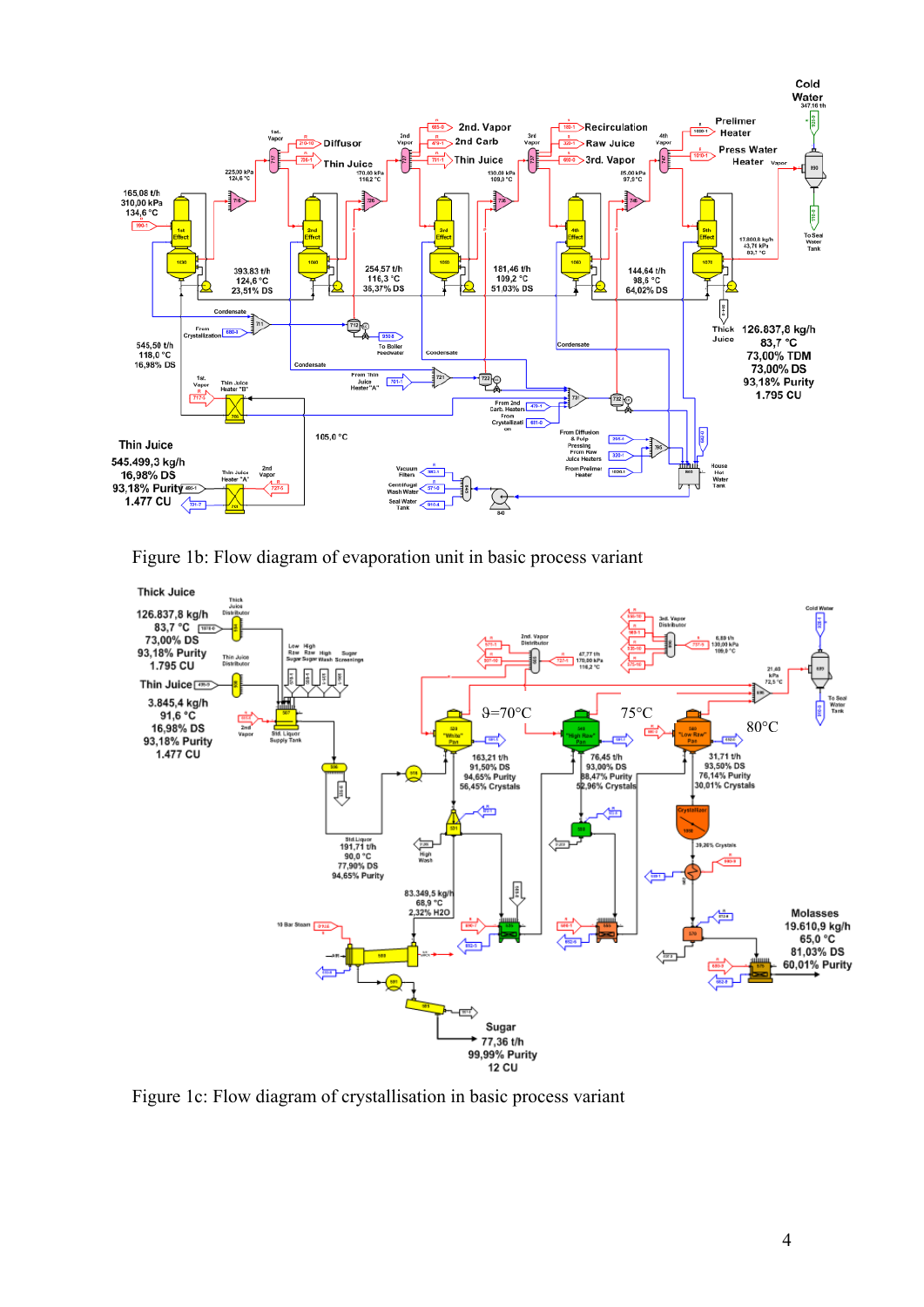Falling film evaporators and horizontal, stirred crystallisers are assumed. Using special design tools, the performance of this sugar factory will be studied. Achieved results are the subject of first part of following overview.

## **4. Results and discussion**

Already presented basic process variant of a common beet sugar factory will be balanced and the results will be discussed. Later on, the consumptions of steam as well as other aspects of sugar production will be withdrawn and presented.

In the second part of the paper, the design measures for the improvement of the function of some parts of standard (basic) sugar factory will be applied. Achieved results will be discussed with respect to stream consumption and heat-exchange efficiency of modified process variant, i.e. of modified sugar factory.

# *4.1 Process results of basic process variant*

Beet sugar factory presented in Chapter 3 with slicing capacity of 500 t/h beet consumes for the white sugar production 33 kg/h steam/100 kg beet. This value is given by simple heat recovery of vapour from 1<sup>st</sup> evaporation effect. The vapours from  $2<sup>nd</sup> - 4<sup>th</sup>$  vapour were used for juice pre-heating and first of all for crystallisation. The vapour from the last evaporation effect was fed into the condensation system.

The detailed balance of the evaporation unit in the basic process variant is given in detail in Table III

| Evaporator                         | 1. effect | 2. effect | 3. effect | 4. effect | 5. effect |
|------------------------------------|-----------|-----------|-----------|-----------|-----------|
| Steam temp. $(^{\circ}C)$          | 134,6     | 124,6     | 116,2     | 109       | 97,9      |
| Steam pressure (bar)               | 3,1       | 2,25      | 1,70      | 1,3       | 0,85      |
| Vapour temp. $(^{\circ}C)$         | 124,6     | 116,2     | 109       | 97,9      | 83,7      |
| Steam pressure (bar)               | 2,25      | 1,70      | 1,30      | 0,85      | 0,44      |
| Juice temp. in $(^{\circ}C)$       | 118,0     | 124,6     | 116,3     | 109,2     | 98,6      |
| Juice temp. out $(^{\circ}C)$      | 124,6     | 116,3     | 109,2     | 98,6      | 83,7      |
| Dry substance of juice-out $(\%)$  | 23,51     | 36,37     | 51,03     | 64,02     | 73        |
| Overall temperature difference (K) | 10,0      | 8,4       | 7,2       | 11,1      | 14,2      |
| k-value $(W/m^2·K)$                | 2411      | 2075      | 1568      | 1015      | 707       |
| Heat exchange area $(m^2)$         | 4000      | 5000      | 5000      | 3000      | 2000      |
| Sum of heat exchange $area(m^2)$   |           |           | 19000     |           |           |

Table III: Evaporation unit of basic process variant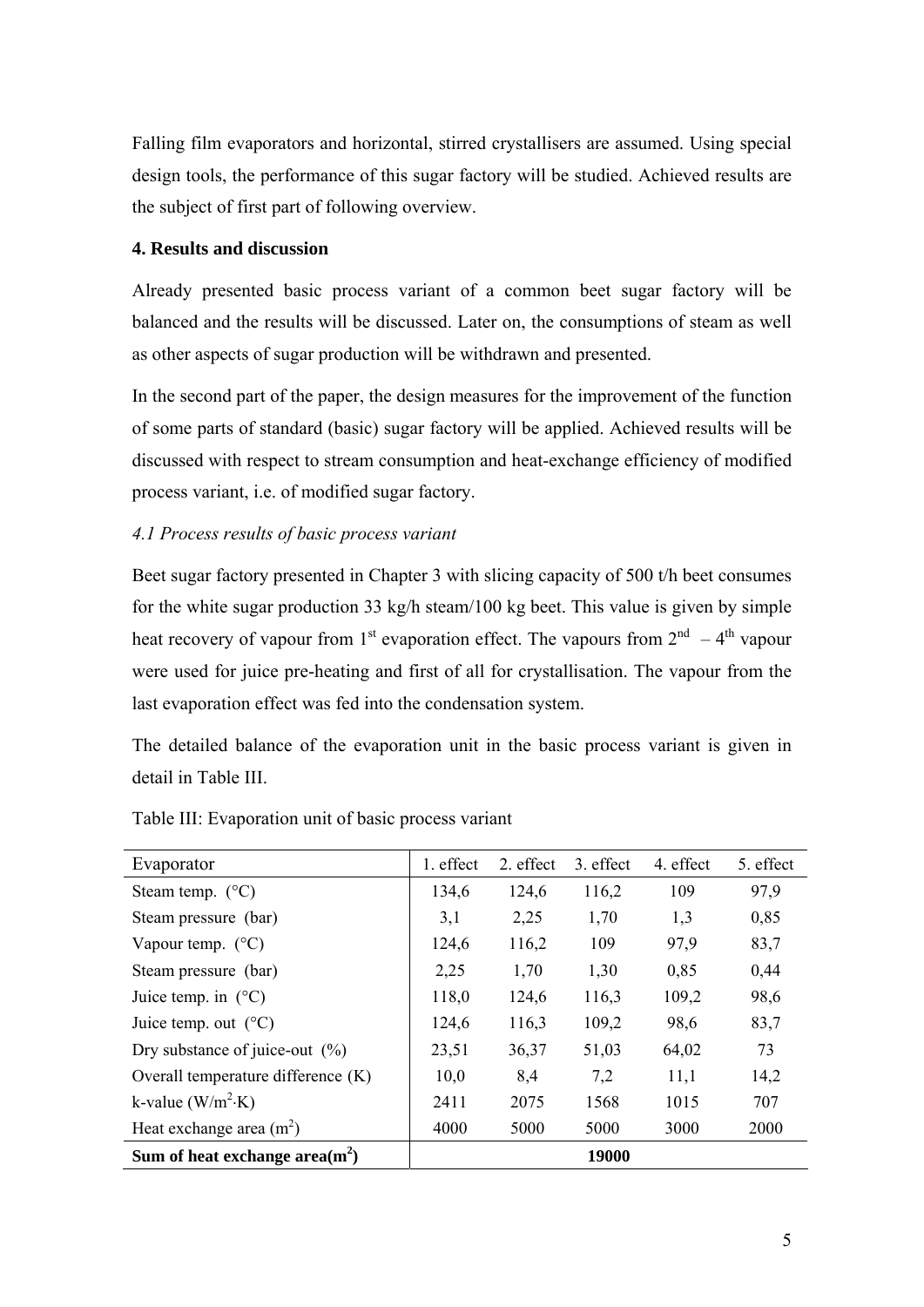For pre-heating and evaporation of the juice, a heat exchange surface area of 1200  $m^2$  is required.

The results from Table III are extended by Figures 1a-c and give an overall balance of studied basic process variant. An overview of the project economy is summarised in Table IV.

Table IV: Production parameters of basic process variant

| Parameter                                   | Basic sugar factory |  |  |
|---------------------------------------------|---------------------|--|--|
| Steam consumption (kg/dt beets)             | 33,0                |  |  |
| Heat exchange area for juice preheating and | 1200                |  |  |
| purification $(m^2)$                        |                     |  |  |
| Evaporation heat exchange area $(m^2)$      | 19 000              |  |  |
| A-sugar production $(t/h)$                  | 77 4                |  |  |

*4.1 Design tools applied for the reduction of energy consumption* 

The changes in the layout of basic sugar factory were made mostly in utilisation of vapour streams in juice pre-heating and purification. The setup of evaporation unit was slightly modified, too. The most important difference in layout of evaporation consists of connection setup with pre-evaporator and 4 evaporation effects.

The details about the process assumptions in the modified process variants and their comparison to the basic process variant is listed in Table V.

Table V: Process simulation assumptions – basic and modified process variant

| Parameter                        | Basic sugar factory | Modified sugar factory    |  |
|----------------------------------|---------------------|---------------------------|--|
| Slicing capacity $(t/h)$         | 500                 | 500                       |  |
| Sucrose content in beets $(\% )$ | 17,65               | 17,65                     |  |
| Draft (kg/dt Beets)              | 110,76              | 110,76                    |  |
| Losses in extraction $(kg/dt B)$ | 0,26                | 0,26                      |  |
| Juice purification               | classical           | classical                 |  |
| Evaporation                      | 5-effects           | 5-effects                 |  |
| Evaporation apparatus            | falling film        | falling film              |  |
| Setup of evaporators             | Straight, 5 effects | Setup with pre-evaporator |  |
|                                  | connected in line   | and 4 effects             |  |
| Crystallisation                  | 3-product scheme    | 3-product scheme          |  |
| Crystallisation apparatus        | Horizontal, stirred | Horizontal, stirred       |  |
| Purity of molasses $(\% )$       | 60                  | 60                        |  |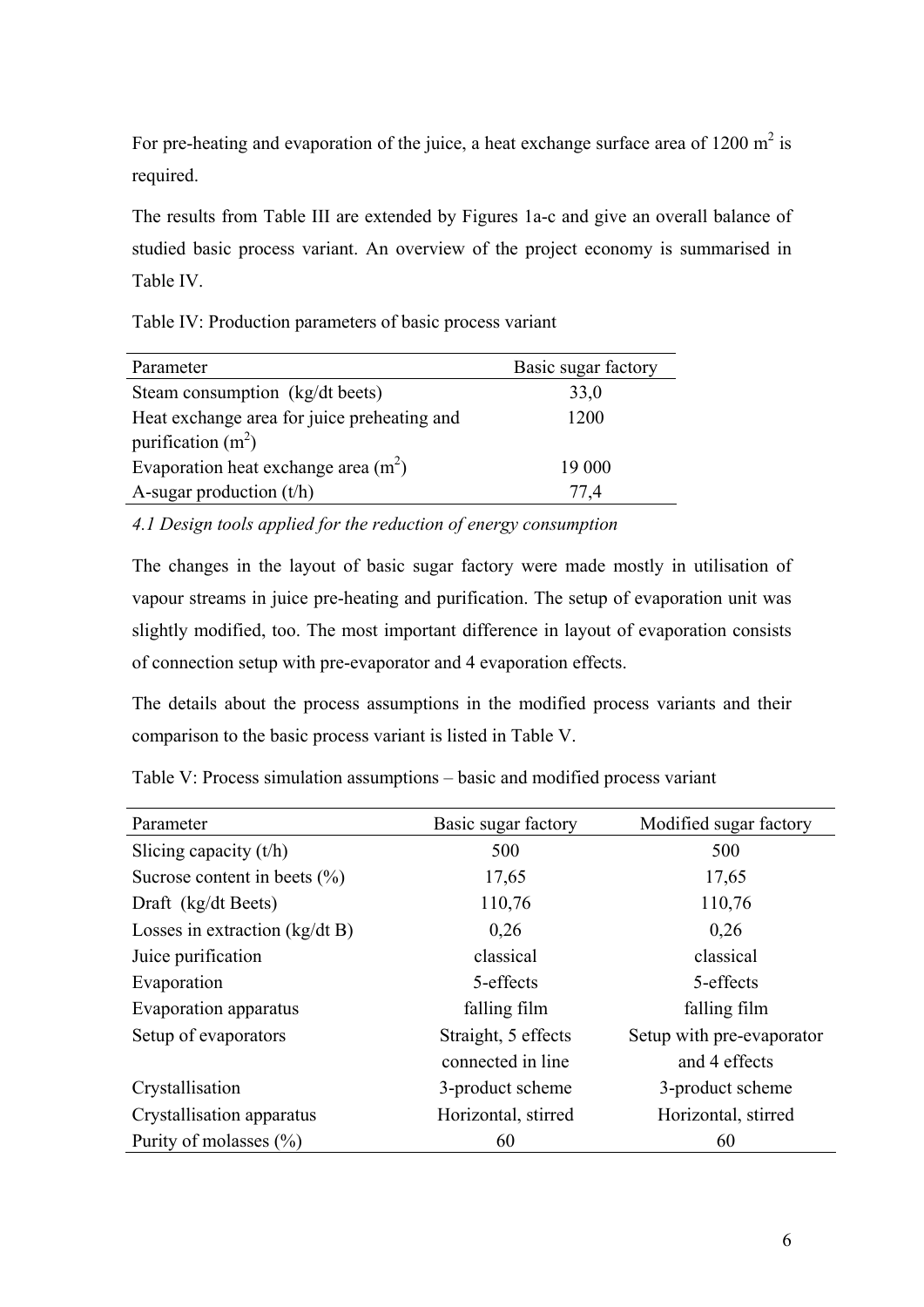To improve the function of evaporators and to reduce the stream demand, the minimisation of temperature difference  $(\Delta T)$  was applied. Moreover, the usage of hot water for selective pre-heating of cold raw juice was proposed.

In the modified process variant, slicing capacity, sugar production and water evaporation haven't been changed and all other process parameters remain the same for both process variants. Thus, they can be compared directly.

## *4.1 Modified process variant*

The changes of basic process variant can be withdrawn from next Figures 2 a, b and c. In the modified process variant the same hardware for sugar production was utilised.

In **juice purification**, the heating strategy was changed. For raw juice preheating, a falling water and end condensate were used, i.e. hot water was utilised to enhance the heat balance of the system. Moreover, selective layout of vapour connections from last evaporation effects enables an improved heat-exchange in pre-limer and 2<sup>nd</sup> carbonatation.

In **evaporation**, a pre-evaporator was considered, playing an important role in efficient utilisation of the steam. The benefits of pre-evaporator setup compared to linear sentence of evaporators (in-line setup) could be summarised as follow:

- Due to lower viscosity, the evaporation in pre-evaporator is much more efficient
- Lower inlet temperature of thin juice from purification enables to use lower vapour temperature stream, from i.e.  $4<sup>th</sup>$  effect
- According to enthalpy balance, the enthalpy stream from the preevaporator is higher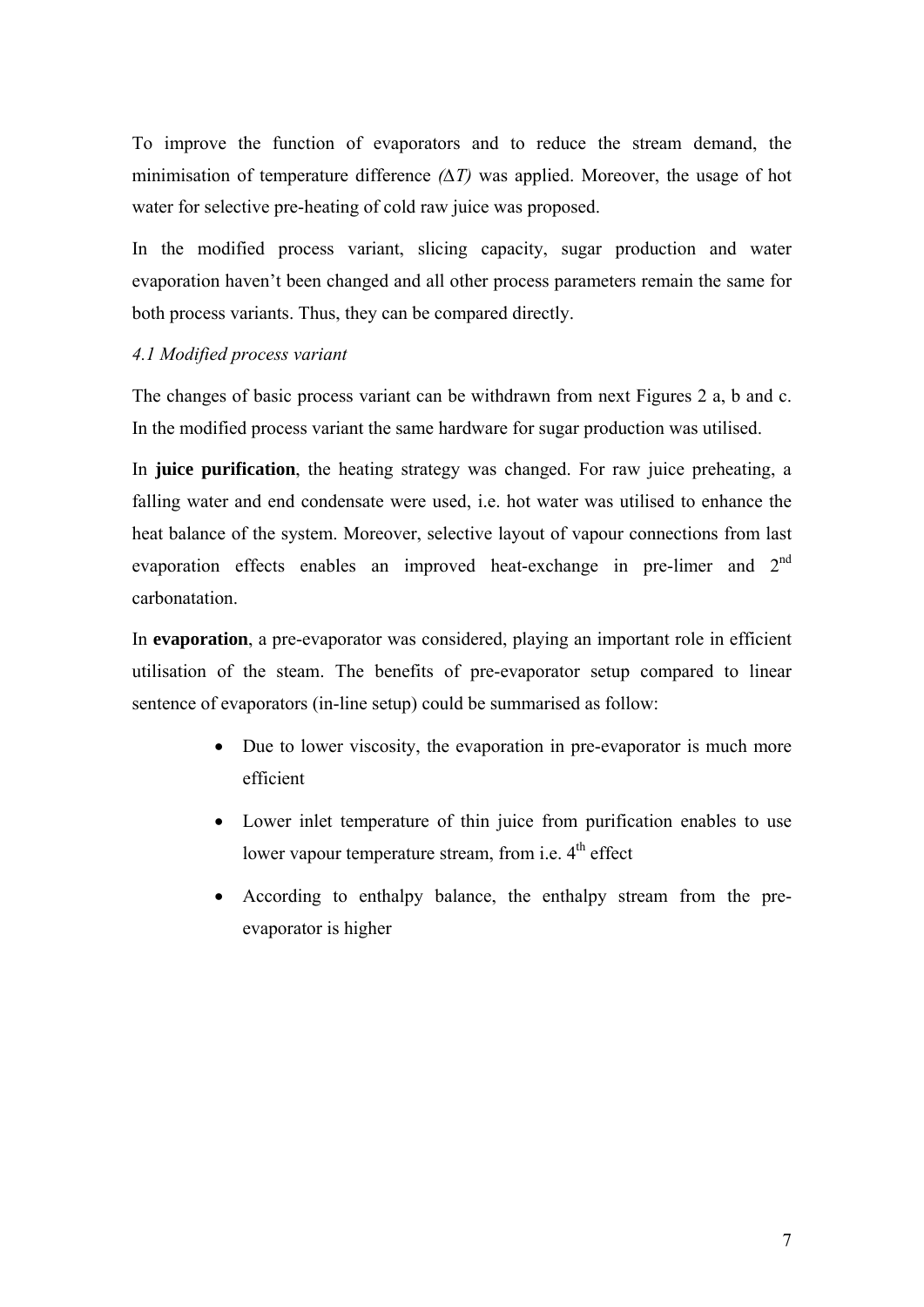

Figure 2a: Flow diagram of juice purification in modified process variant  $(V4,5 =$ vapour 4,5)



Figure 2b: Flow diagram of evaporation in modified process variant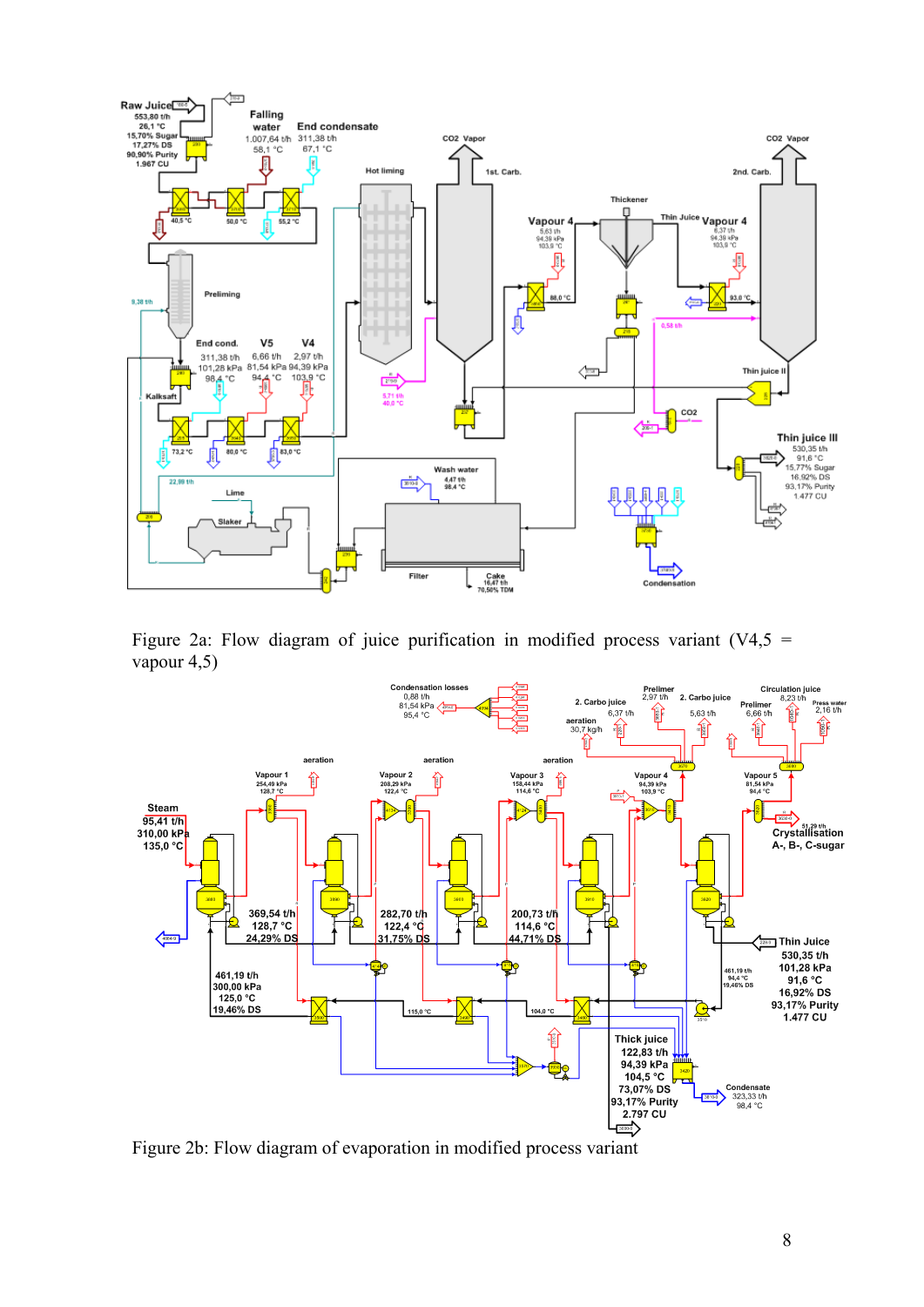

Figure 2c: Flow diagram of crystallisation in modified process variant

In addition, the vapour from first three effects are applied only for preheating of thin juice (after pre-evaporator) and for corresponding heating of next evaporation stage, see Figure 2b.

The vapour from  $4<sup>th</sup>$  effect is used for juice purification and pre-heating, the vapour from pre-evaporator supplies the crystallisation.

In **crystallisation**, no changes are foreseen, only due to advanced crystallisation strategy, oriented to improved quality of sugar solutions [Smejkal et al., 2007], the crystallisation temperatures were slightly reduced and amount 65, 70 and 75 °C for A-, B- and C-crystallisation, resp., see Figure 2c. The heat exchange area for crystallisation remains the same compared to the basic process variant.

## *4.1 Achieved results of modified process variant*

Presented novel design and already described process modifications result in significantly lower stream consumption. Instead of 33 kg steam, only 19,0 kg steam/100 kg beets is needed for sugar production in modified process variant. That means,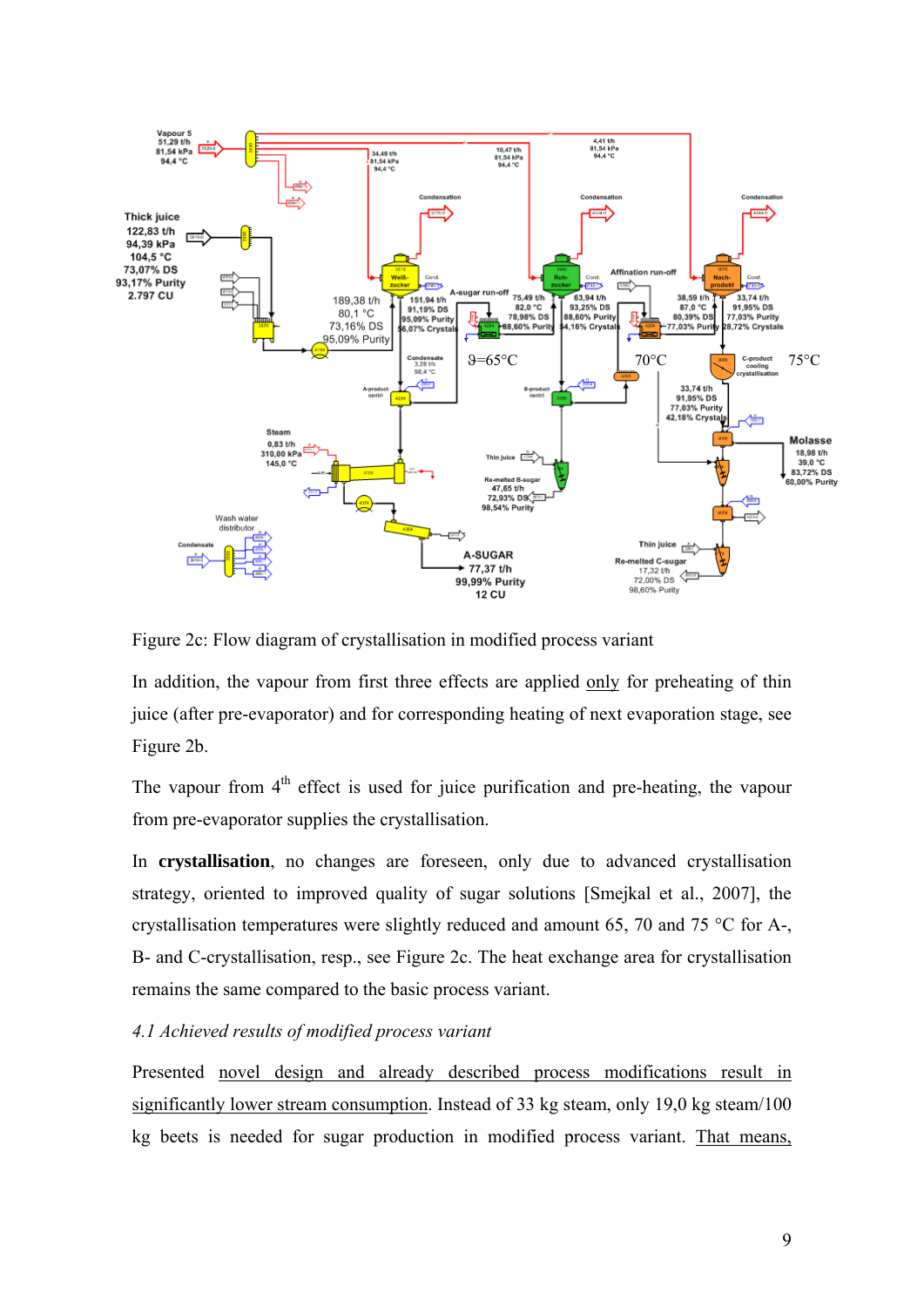applying proposed process changes without any expensive hardware investments, a profit of almost 14 kg steam/100 kg beets could be achieved. That results in a spares (process benefits) of 1 700 t steam daily.

Slightly modified temperature profile in evaporation and crystallisation affects the heat exchange surface area in juice purification. Lower ∆T in juice preheating leads on one hand side to reduced steam consumption, on another should be paid by slightly extended heat exchange area. An additional separation effort of roughly 800  $m^2$  is required. However, this investment, if any, will be paid off very fast due to serious spares on stream consumption.

In evaporation, a novel separation strategy was foreseen, resulting in different distribution of vapour mass fluxes and moreover in modified temperature profile. The overall results of the evaporation unit in the modified process variant are presented in Table VI.

| Evaporator                         | 1. effect | 2. effect | 3. effect | 4. effect | 5. effect |
|------------------------------------|-----------|-----------|-----------|-----------|-----------|
| Steam temp. $(^{\circ}C)$          | 135,0     | 128,7     | 122,4     | 114,6     | 103,9     |
| Steam pressure (bar)               | 3,1       | 2,54      | 2,08      | 1,58      | 0,94      |
| Vapour temp. $(^{\circ}C)$         | 128,7     | 122,4     | 114,6     | 103,9     | 94,4      |
| Steam pressure (bar)               | 2,54      | 2,08      | 1,58      | 0,94      | 0,81      |
| Juice temp. in $(^{\circ}C)$       | 125,0     | 128,7     | 122,4     | 114,6     | 91,6      |
| Juice temp. out $(^{\circ}C)$      | 128,7     | 122,4     | 114,6     | 104,5     | 94,4      |
| Dry substance of juice-out $(\%)$  | 24,29     | 31,75     | 44,71     | 73,07     | 16,92     |
| Overall temperature difference (K) | 6,3       | 6,3       | 7,8       | 10,7      | 9,5       |
| k-value( $W/m^2$ ·K)               | 2419      | 2220      | 1857      | 949       | 2389      |
| Heat exchange area $(m^2)$         | 4000      | 4000      | 4000      | 6000      | 4000      |
| Sum of heat exchange area $(m^2)$  |           |           | 22000     |           |           |

Table VI: Evaporation unit of modified process variant

Another setup of the evaporation unit enables serious reduction of the steam consumption. Due to lowering of temperature gradients and consequently by applying totally different strategy of evaporation, the heat exchange area in the modified process variant is about 3000 m<sup>2</sup> higher (or 13,6 %) compared to the basic process assumption.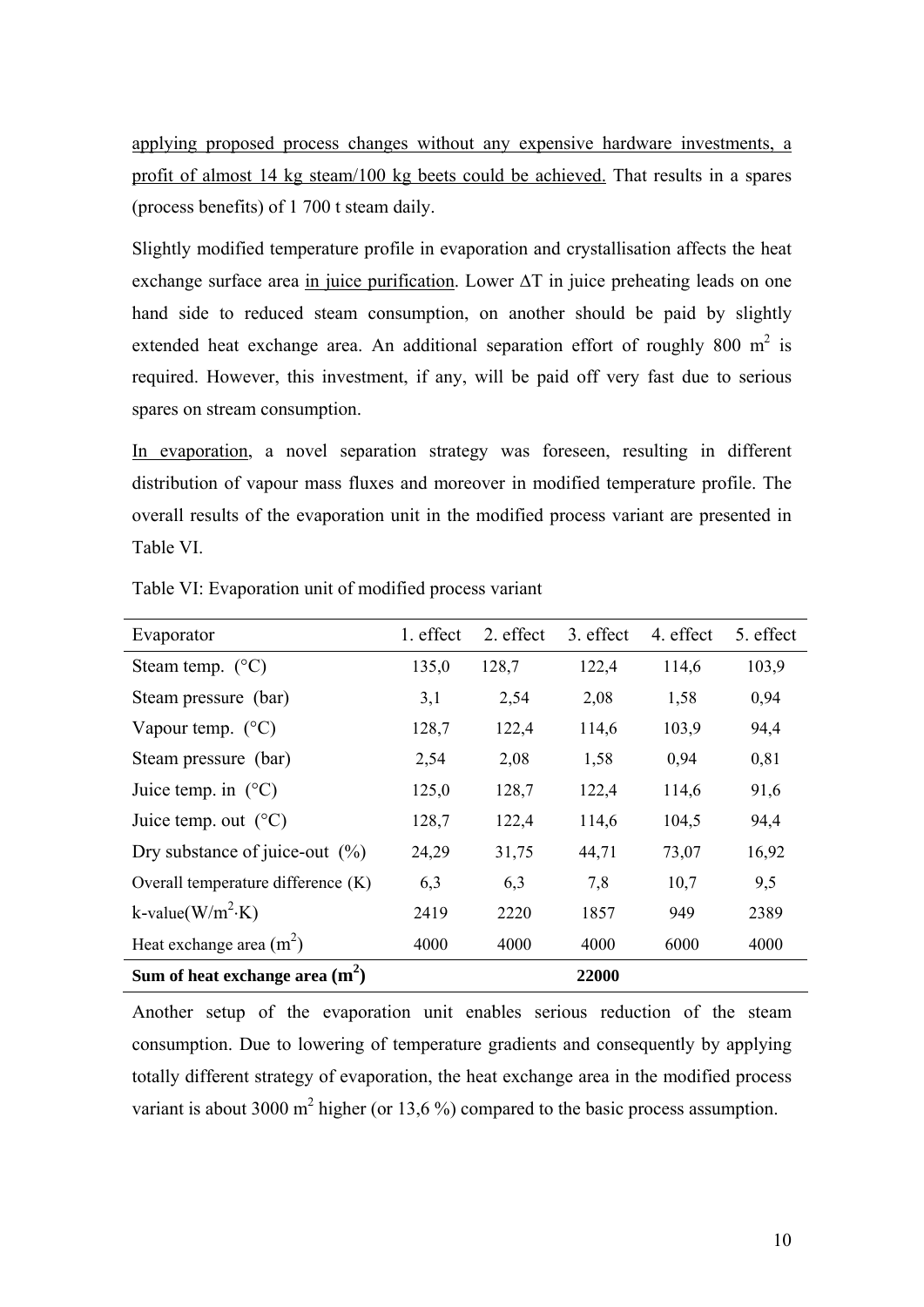But, taking in account the slicing capacity of 500 t/h beets and the reduction of 14 kg steam/100 kg beets in the modified process variant is the extension of required heat exchange area very simple to invest and all costs will be paid off in very short time.

The final comparison of both process variants is given in Table VII.

Table VII: Production results of basic and modified process variant

| Parameter                                        | <b>Basic</b> | Modified |
|--------------------------------------------------|--------------|----------|
| Steam consumption (kg/dt beets)                  | 33,0         | 19,0     |
| Heat-exchanger surface area -purification $(m2)$ | 1200         | 2000     |
| Heat-exchanger surface area -evaporation $(m2)$  | 19 000       | 22 000   |
| A-sugar production $(t/h)$                       | 77,4         | 77.4     |

## **5. Conclusions**

Presented results form a peculiar base for further engineering discussion of possible energy spares (and thus, on process benefit) in a way of process design. Instead of expensive and time-intensive hardware changes and investments, an effective and robust process design tools were presented, which are applicable to almost all types of sugar fabrication.

The main idea of this contribution was to show the measures and trends in process design and intensification, improving the steam consumption of sugar production. Detailed design changes presented here can be concluded as follow:

- In juice purification and preheating, a selective utilisation of vapour from last evaporation effects was used and moreover, hot water was applied for cold raw juice preheating
- A pre-evaporator was assumed instead of in-line evaporators setup
- The steam from first 3 evaporation effects were used only for evaporation and thin juice preheating

These design measures lead to significantly reduction of steam consumption with an business benefit for 500 t/h slicing capacity of roughly 1700 t/day steam. Slightly increased heat exchange area is required in juice purification and evaporation.